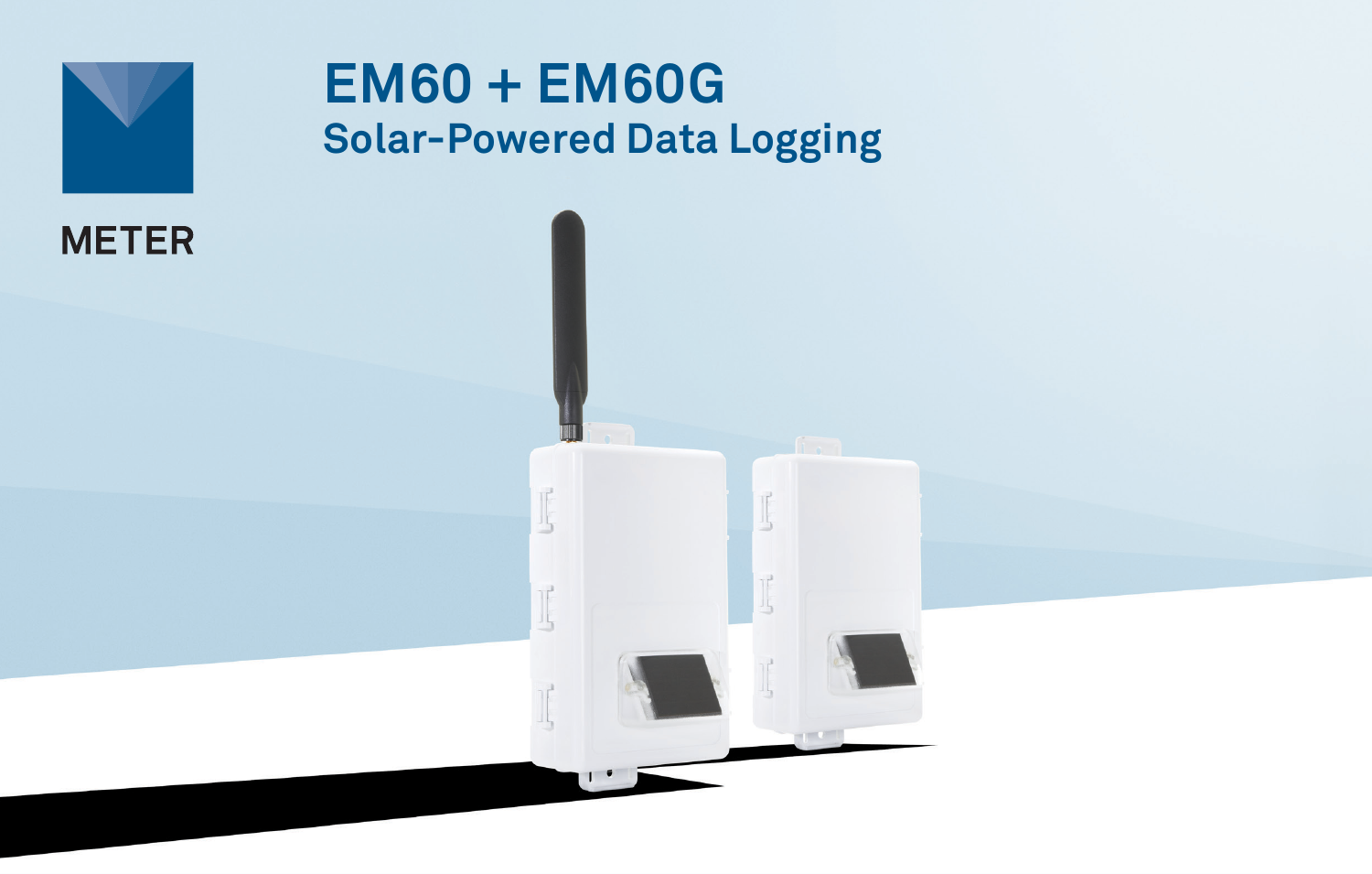# **EM60 + EM60G QUICK START**

# **Preparation**

Inspect that EM60 components are intact. Installation will require a mounting post.

Remove the battery pull-tab inside the EM60. The status lights will eventually settle to a short, single blink every 5 s, signaling it is ready for use. If using the EM60G, attach the antenna.

Install ZENTRA Utility on the field computer and test connectivity.

Read the full EM60 User Manual at [metergroup.com/em60-support](https://www.metergroup.com/em60-support). All products have a 30-day satisfaction guarantee.

**NOTE: The EM60 case is water resistant, not waterproof. In extremely wet environments or environments with prolonged high humidity, enclose a desiccant packet inside the logger or enclose the logger in a waterproof case.**

### **Data Access with ZENTRA Cloud**

ZENTRA Cloud is a cloud-based web application to download, view, and share EM60G data as well as change logger configurations. Visit [zentracloud.com](http://www.zentracloud.com) to access all EM60G data online. A free trial of ZENTRA Cloud is available for new users.

# **Configuration with ZENTRA Utility**

### **Software Installation**

Use the included USB drive or use the ZENTRA Utility Installer link on the EM60 webpage [\(metergroup.com/em60-support\)](https://www.metergroup.com/em60-support) to download ZENTRA Utility.

### **EM60 Configuration**

METER recommends testing the sensor configuration and EM60 logger communications prior to field installation.

Connect the micro-USB cable to computer and logger.

Open ZENTRA Utility, select the appropriate COM port, and select Connect.

After the instantaneous measurements appear on the ZENTRA Utility main screen, click Settings.

Set the measurement interval and assign each sensor to its respective sensor port. Click OK.

Review sensor instantaneous measurements to verify sensors are working correctly.

## **Installation**

#### **1. Select Location**

Choose a location and orientation to give the solar panel the maximum amount of sunlight. Consider vegetation cover throughout the season, distance from power lines, livestock, metallic objects (EM60G), etc.



#### **2. Check Cellular Signal (EM60G Only)**

In ZENTRA Utility, click Cellular Test to check the quality of the cellular signal at the chosen location.

If the test fails, move to an alternative location (sometimes moving only a few meters is sufficient).

| Cellular Communication Test                                                                                        |
|--------------------------------------------------------------------------------------------------------------------|
| Click the test button to test the cellular connection and data transfer between<br>'06-00998' and data.decagon.com |
| Signal Strength: 39%                                                                                               |
| Carrier: AT&T (roam)                                                                                               |
| <b>Packet Attempts: 0</b>                                                                                          |
| Status: Sending test packets                                                                                       |
|                                                                                                                    |
|                                                                                                                    |
| Close<br>Test                                                                                                      |
|                                                                                                                    |

#### **3. Fasten Logger to Mounting Post**

Use the loopholes on the top and bottom of the logger enclosure to mount the EM60 to a post using zip ties or a similar fastener.

Ensure the logger is installed in an upright position to reduce the possibility of water entering the EM60 enclosure. Orient the solar panels so they receive the maximum amount of light.



#### **4. Install Sensors**

Install sensors according to the user manuals. Plug the sensor connectors into the EM60 sensor ports. Secure cables to mounting post with some cable slack.

Configure measurement interval and sensor settings using ZENTRA Utility software. Review sensor instantaneous measurements to verify installed sensors are working correctly.

|                                       |            | $ 01 $ (2) $ 01 $                                                 |
|---------------------------------------|------------|-------------------------------------------------------------------|
| Device Information                    |            | Sensor Configuration Communication Settings<br>GPS Location       |
| <b>Measurement Interval</b>           | 15 minutes |                                                                   |
| Data Storage:                         |            | 0.1% in use. - Approximately 3.7 years until overwriting old data |
| Down 1<br>Pon2 Port3 Pon4 Port5 Pont6 |            |                                                                   |
| <b>Sensor Troe</b>                    |            | ATMOS 41 Compact Weather Station                                  |
| Firmwork Vension                      | ö          |                                                                   |
|                                       |            |                                                                   |
|                                       |            |                                                                   |